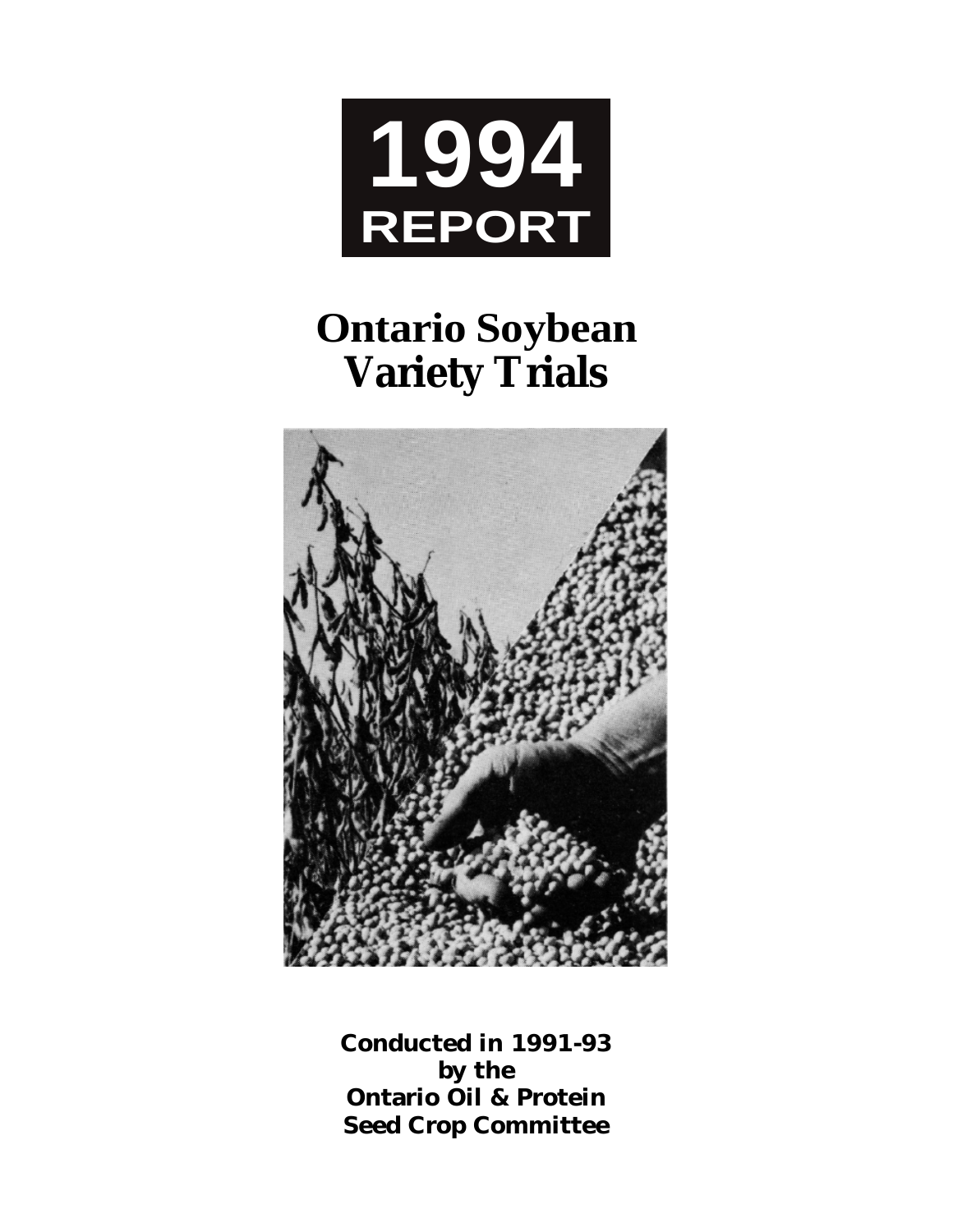#### **ONTARIO OIL & PROTEIN SEED CROP COMMITTEE**

This organization is made up of representatives of OMAF, Agriculture Canada, the University of Guelph, the Ontario Seed Growers Association, the Canadian Seed Trade Association, the Ontario Soybean Growers Marketing Board and the Oilseed Crushers. Tests are conducted each year by the following cooperating agencies.

Research Station, Harrow; Ridgetown College of Agricultural Technology; Centralia College of Agricultural Technology; University of Guelph; Kemptville College of Agricultural Technology; Research Station, Ottawa.

#### **INTERPRETATION OF RESULTS HEAT UNIT RATING**

Using the same heat unit system as for corn, each variety is given a heat unit rating based on the relative maturity of that variety. In choosing a variety you should select those varieties approximately equal to or less than the heat units available on your farm. Varieties may differ slightly for heat unit rating from one test area to another.

#### **HILUM COLOUR**

Each soybean seed has a hilum which is the point where it was attached to the pod. Varieties differ in hilum colour and can be either yellow, gray, buff, brown or black. Yellow hilum soybeans are generally the only type accepted for the export market. In certain years, however, discolouration of the hilum can occur and as a result the soybeans may not be acceptable for export markets.

#### **SEEDS PER KILOGRAM**

This is an estimate of the relative number of seeds of a particular variety in a kilogram of seed. Since seed size can vary from year to year and from seed lot to seed lot these figures should be used as a rough quide only.

#### **PHYTOPHTHORA ROOT ROT**

The % Plant Loss is a three-year average (1991-93) obtained in a field heavily infested with Phytophthora. Some races of Phytophthora root rot are not found at this site. Thus the relative ranking of varieties for tolerance may differ in fields that have other races present.

#### **YIELD INDEX**

Varieties can only be compared within each test area. Yield index of a variety indicates its performance as a percentage of the average yield of all recommended varieties grown in a test area. Small index differences are not significant.

#### **DAYS FROM PLANTING TO MATURITY**

Maturity is affected by planting date and the area where a variety is being grown. Varieties are rated as being mature when 95% of the pods on the plants are ripe. Normally, 3-10 additional drying days are needed before the crop is dry enough for combining.

#### **PLANT HEIGHT**

An indicator of the amount of plant growth, it is measured at maturity as the length of the stem from the base of the plant to its tip.

#### **LODGING**

A visual estimate at maturity of the standability of the crop. A value of 1 is equivalent to a crop standing completely upright while a 5 represents a crop entirely flat. Within a test area, varieties with lower values are less prone to lodging.

#### **PROTEIN INDEX**

This index measures the relative seed protein content among the varieties listed in Table 2-5. Those varieties with a protein index above 100% have above average seed protein content on a dry matter basis, whereas, those varieties with a protein index less than 100% have below average seed protein content. A 5% difference in protein index is approximately equal to a 2% difference in actual dry matter protein content. If a variety had a protein index of 100% and had an actual protein content of 40.0%, then a variety with a protein index of 105% would have an actual protein content of 42% and a variety with a protein index of 95% would have an actual protein content of 38%. All reported protein index values are averages of two years of data from all locations within a testing area.

#### **TESTING METHODS**

In each trial, varieties were replicated in a suitable experimental design and received equal fertility, weed control and management. All trials were planted and harvested by machine.

Prior to harvest, plant height and lodging scores were obtained. The grain harvested from each plot was weighed and the yield of soybeans was calculated in tonnes/ hectare at 14% moisture. Agronomic data in Tables 2 and 3 represent 3 year averages from between 2-4 locations each year. Agronomic data in Table 4 and 5 has been split on a soil type basis. Data from each area represents 3 year averages from 1-2 locations with similar soil type and heat unit ratings per year.

#### **TEST LOCATIONS & SOIL TYPES 1993 TRIALS**

|                 | Heat      |                 | Row    |                         |
|-----------------|-----------|-----------------|--------|-------------------------|
|                 | Unit      |                 | Width  |                         |
| Location        |           | Ratin Soil Type | $-cm-$ | Co-operator             |
| Malden          |           | 3500 Clay loam  | 60     | Jerome Deslippe         |
| Woodslee        | 3400 Clay |                 | 60     | <b>Research Station</b> |
| Tilbury         | 3350 Clay |                 | 60     | Robert                  |
| Chatham         |           | 3300 Clay loam  | 60     | Stan Wonnacott          |
| Inwood          | 3050 Clay |                 | 60     | Ray Lloyd               |
| Ridgetown       |           | 3250 Clay loam  | 60     | R.C.A.T.                |
| Dutton          |           | 3100 Silt loam  | 60     | Don Skipper             |
| Talbotville     |           | 2900 Clay loam  | 35     | Tom Oegema              |
| Centralia       |           | 2800 Clay loam  | 35     | C.C.A.T.                |
| Woodstock       |           | 2700 Clay loam  | 35     | O.A.C.                  |
| St. Pauls       |           | 2750 Clay loam  | 35     | <b>Bernard Murray</b>   |
| Winchester      |           | 2825 Clay loam  | 35     | K.C.A.T.                |
| Elora           |           | 2550 Silt loam  | 35     | O.A.C.                  |
| <b>Brussels</b> |           | 2600 Clay loam  | 35     | Jeff Cardiff            |
| Ottawa          |           | 2650 Sandy loam | 40     | <b>Research Station</b> |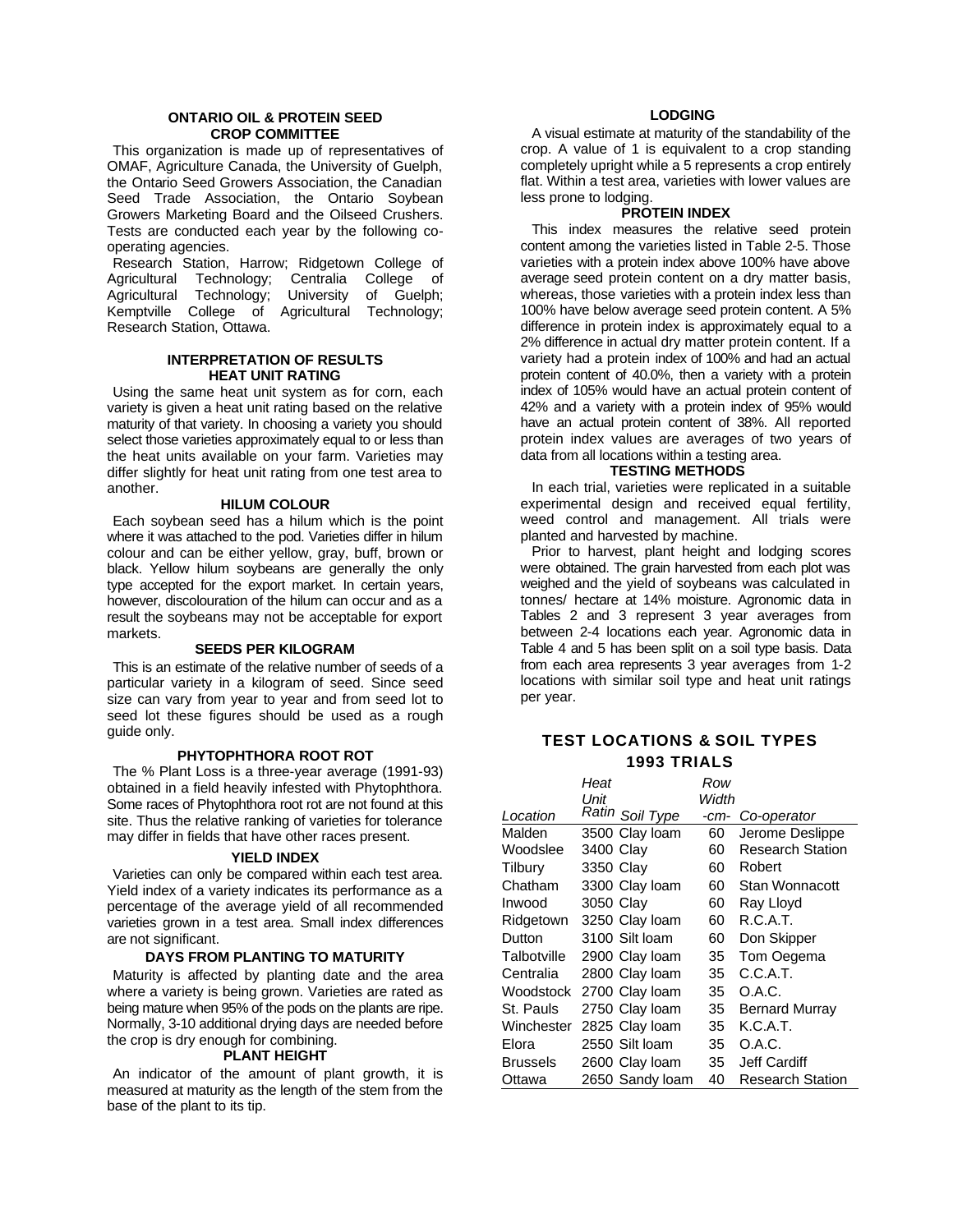### **TABLE 1. SOYBEAN VARIETY RECOMMENDATIONS & DESCRIPTION**

|                                            | <b>Heat</b> |                      | <b>Seeds</b> | Phytophthora                          |                          |
|--------------------------------------------|-------------|----------------------|--------------|---------------------------------------|--------------------------|
|                                            | Unit        | <b>Hilum</b>         | Per          | <b>Root Rot</b>                       |                          |
| <b>Variety</b>                             |             | <b>Rating Colour</b> | Kilogram     | % Plant Loss <sup>1</sup> Distributor |                          |
| <b>OAC</b> Eramosa                         | 2400        | brown                | 5800         | 14                                    | <b>SeCan Members</b>     |
| Maple Ridge <sup><math>\angle</math></sup> | 2425        | yellow               | 6200         | 22                                    | <b>SeCan Members</b>     |
| <b>KG20</b>                                | 2450        | yellow               | 5800         | 14                                    | <b>Pride Brand Seeds</b> |
| Corona                                     | 4750        | brown                | 6200         | 7                                     | <b>Hyland Seeds</b>      |
| <b>OAC</b> Frontier                        | 2500        | brown                | 6200         | 18                                    | Cargill Grain Co. Ltd.   |
| <b>AC Harmony</b>                          | 2525        | brown                | 6800         | 26                                    | <b>SeCan Members</b>     |
| Maple Belle*                               | 2525        | yellow               | 6000         | 33                                    | <b>SeCan Members</b>     |
| Maple Glen                                 | 2550        | light brown          | 5200         | 18                                    | <b>SeCan Members</b>     |
| S00-66                                     | 2550        | brown                | 5100         | 13                                    | Northrup King Seeds Ltd. |
| KG30                                       | 2575        | dark brown           | 7000         | 28                                    | <b>Pride Brand Seeds</b> |
| $KG41*$                                    | 2600        | yellow               | 5500         | 6                                     | <b>Pride Brand Seeds</b> |
| Maple Arrow*                               | 2600        | brown                | 5500         | 8                                     | <b>Public Variety</b>    |
| <b>PS42</b>                                | 2600        | light gray           | 5200         | 9                                     | <b>Pride Brand Seeds</b> |
| Apache <sup>2</sup>                        | 2625        | yellow               | 5500         | 13                                    | <b>Hyland Seeds</b>      |
| Bicentennial                               | 2625        | brown                | 5000         | 18                                    | <b>SeCan Members</b>     |
| OAC Scorpio                                | 2625        | yellow               | 5500         | 28                                    | <b>SeCan Members</b>     |
| S00-88*                                    | 2625        | brown                | 5300         | 8                                     | Northrup King Seeds Ltd. |
| <b>OAC</b> Bayfield                        | 2650        | brown                | 5300         | 14                                    | <b>SeCan Members</b>     |
| <b>OA Brussels</b>                         | 2650        | brown                | 5100         | 14                                    | <b>SeCan Members</b>     |
| Sundance                                   | 2650        | light brown          | 5400         | 14                                    | <b>Hyland Seeds</b>      |
| AC Bravor*                                 | 2675        | brown                | 5600         | 9                                     | First Line Seeds Ltd.    |
| Galt                                       | 2675        | black                | 5900         | 14                                    | First Line Seeds Ltd.    |
|                                            | 2675        |                      |              | 5                                     |                          |
| $KG60*$                                    |             | buff                 | 5400         |                                       | <b>Pride Brand Seeds</b> |
| OAC Libra                                  | 2675        | black                | 6000         | 15                                    | <b>SeCan Members</b>     |
| <b>OAC</b> Trent                           | 2675        | yellow               | 5200         | 8                                     | <b>Hyland Seeds</b>      |
| 9062*                                      | 2675        | yellow               | 7000         | 20                                    | Pioneer Hi-Bred Ltd.     |
| Maple Donovan*                             | 2700        | buff                 | 6800         | 14                                    | <b>SeCan Members</b>     |
| 9071*                                      | 2700        | yellow               | 6500         | 22                                    | Pioneer Hi-Bred Ltd.     |
| OAC Eclipse*                               | 2725        | brown                | 5400         | 9                                     | <b>SeCan Members</b>     |
| J-083                                      | 2750        | yellow               | 5900         | 20                                    | Mycogen Canada           |
| Crusader                                   | 2775        | yellow               | 5800         | 14                                    | <b>Hyland Seeds</b>      |
| Marathon                                   | 2775        | yellow               | 5200         | 13                                    | <b>Hyland Seeds</b>      |
| <b>OAC</b> Dorado                          | 2800        | brown                | 5300         | 11                                    | <b>SeCan Members</b>     |
| Haroson <sup>*</sup>                       | 2825        | buff                 | 5900         | 12                                    | SeCan Members            |
| <b>KG62</b>                                | 2825        | yellow               | 5600         | 10                                    | <b>Pride Brand Seeds</b> |
| Secord                                     | 2825        | yellow               | 5600         | 8                                     | First Line Seeds Ltd.    |
| S09-70                                     | 2825        | yellow               | 6000         | $\overline{4}$                        | Northrup King Seeds Ltd. |
| T8902                                      | 2825        | yellow               | 5400         | 10                                    | <b>Hyland Seeds</b>      |
| A1123**                                    | 2850        | buff                 | 6100         | 3                                     | Cargill Grain Co. Ltd.   |
| A1511**                                    | 2850        | buff                 | 6100         | 3                                     | Cargill Grain Co. Ltd.   |
| 9111                                       | 2850        | light gray           | 5000         | 16                                    | Pioneer Hi-Bred Ltd.     |
| AP1347                                     | 2875        | yellow               | 6200         | 10                                    | Mapleseed Inc.           |
| <b>OAC</b> Shire                           | 2875        | black                | 5700         | 5                                     | SeCan Members            |
| Talon*                                     | 2875        | buff                 | 5800         | 13                                    | <b>Hyland Seeds</b>      |
| A1395**                                    | 2900        | buff                 | 6300         | 3                                     | Cargill Grain Co. Ltd.   |
| A1662**                                    | 2900        | black                | 5100         | $\mathfrak{Z}$                        | Cargill Grain Co. Ltd.   |
| Noble                                      | 2900        | buff                 | 5600         | $\overline{2}$                        | <b>Hyland Seeds</b>      |
| $S15-50*$                                  | 2900        | gray                 | 6500         | $\overline{4}$                        | Northrup King Seeds Ltd. |
| T8508                                      | 2925        | brown                | 5300         | $8\,$                                 | <b>Hyland Seeds</b>      |
| A1929**                                    | 2950        | brown                | 6200         | $\overline{4}$                        | Cargill Grain Co. Ltd.   |
| <b>Brock</b>                               | 2950        | brown                | 5500         | 3                                     | First Line Seeds Ltd.    |
| $J-144$                                    | 2950        | black                | 5500         | 5                                     | Mycogen Canada           |
| 9161                                       | 2950        | buff                 | 6000         | 5                                     | Pioneer Hi-Bred Ltd.     |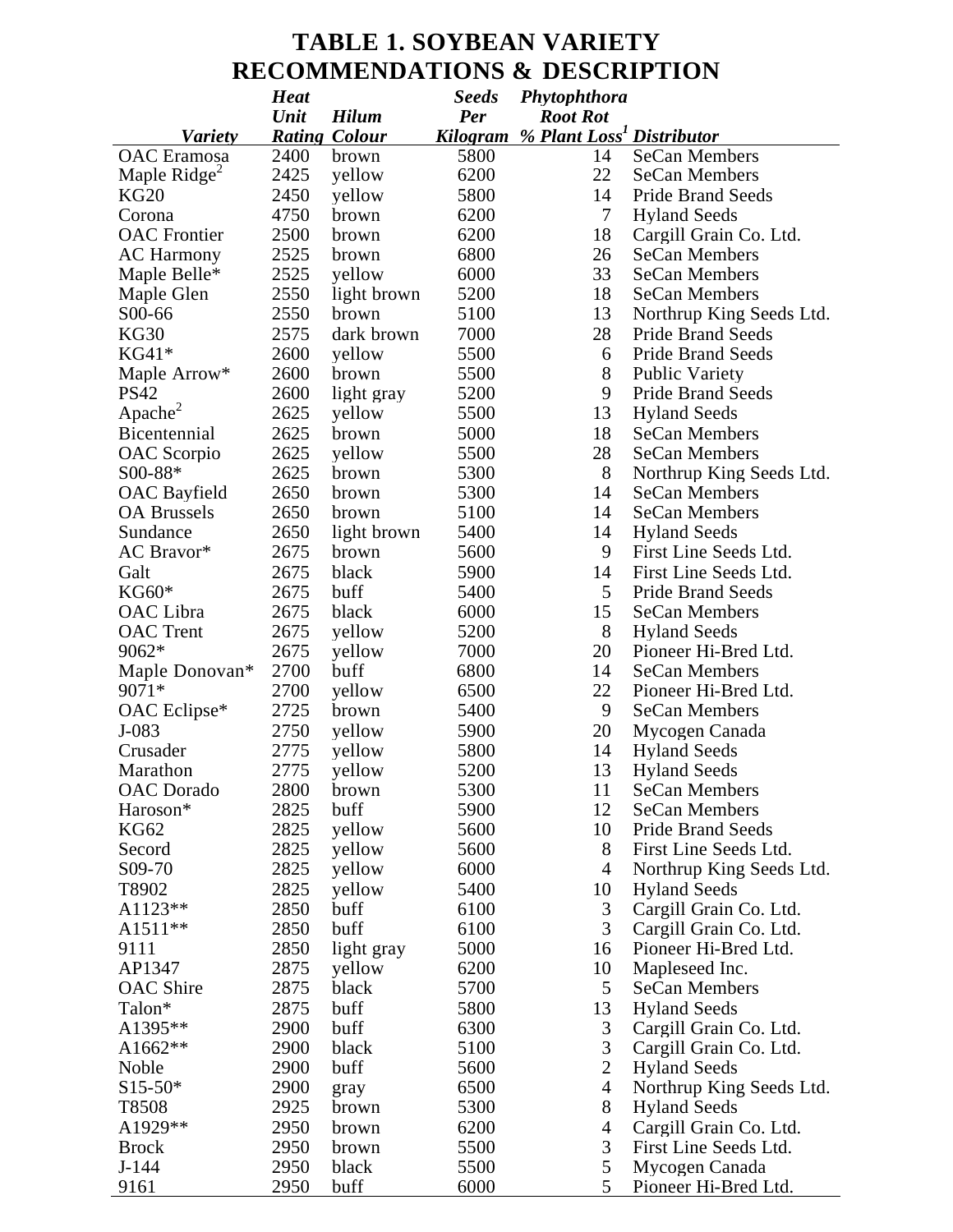### **TABLE 1(Continued). SOYBEAN VARIETY RECOMMENDATIONS & DESCRIPTION**

|                      | <b>Heat</b> |              | <b>Seeds</b> | Phytophthora                          |                          |
|----------------------|-------------|--------------|--------------|---------------------------------------|--------------------------|
|                      | Unit        | <b>Hilum</b> | Per          | <b>Root Rot</b>                       |                          |
| <b>Variety</b>       | Rating      | Colour       | Kilogram     | % Plant Loss <sup>1</sup> Distributor |                          |
| AP1989*              | 3000        | yellow       | 5800         | 18                                    | Mapleseed Inc.           |
| AYR                  | 3000        | black        | 4700         | 8                                     | Advantage Seed Grow&Proc |
| DB1926*              | 3000        | brown        | 4800         | 10                                    | Inwood Seed & Grain      |
| G-3197               | 3000        | buff         | 5300         | 8                                     | Ciba Seeds               |
| OAC Sparta           |             | 3000 black   | 5300         | 13                                    | <b>SeCan Members</b>     |
| <b>OAC</b> Talbot    |             | 3000 yellow  | 5500         | 8                                     | Top Notch Feeds Ltd.     |
| RCAT Persian*        |             | 3000 yellow  | 5500         | 8                                     | <b>SeCan Members</b>     |
| S19-90*              | 3000        | gray         | 4900         | 4                                     | Northrup King Seeds Ltd. |
| $S20-20*$            | 3000        | yellow       | 5200         | $\overline{2}$                        | Northrup King Seeds Ltd. |
| 9202                 | 3000        | yellow       | 5100         | 10                                    | Pioneer Hi-Bred Ltd.     |
| A2234**              | 3050        | black        | 5200         | $\mathbf{1}$                          | Cargill Grain Co. Ltd.   |
| Bell <sup>3</sup>    | 3050        | black        | 5000         | 3                                     | <b>SeCan Members</b>     |
| $J-212$              | 3050        | brown        | 6100         | 6                                     | Mycogen Canada           |
| <b>PS83</b>          | 3050        | yellow       | 5600         | 23                                    | <b>Pride Brand Seeds</b> |
| $J-220$              | 3075        | yellow       | 5600         | 3                                     | Mycogen Canada           |
| <b>KG92</b>          | 3075        | yellow       | 5300         | 8                                     | <b>Pride Brand Seeds</b> |
| <b>CX210</b>         | 3100        | black        | 6200         | 7                                     | Dekalb Canada Inc.       |
| Elgin $87**$         | 3100        | black        | 5280         | 7                                     | <b>SeCan Members</b>     |
| Sals 93              | 3100        | buff         | 5000         | 23                                    | Sals Seeds Ltd.          |
| Tecumseh             | 3100        | black        | 6800         | 4                                     | First Line Seeds Ltd.    |
| 9231                 | 3125        | black        | 6000         | $\overline{2}$                        | Pioneer Hi-Bred Ltd.     |
| $A2427^3$            | 3150        | brown-black  | 6400         | 11                                    | Cargill Grain Co. Ltd.   |
| A2506**              | 3150        | black        | 5500         | $\mathbf{1}$                          | Cargill Grain Co. Ltd.   |
| Conrad               | 3150        | brown        | 5600         | $\overline{4}$                        | <b>SeCan Members</b>     |
| G-3202               | 3150        | brown-black  | 5100         |                                       | Ciba Seeds               |
|                      |             |              |              | 6                                     |                          |
| KG93                 | 3150        | yellow       | 5700         | 9                                     | <b>Pride Brand Seeds</b> |
| $S25-07^3$           | 3150        | buff         | 6000         | 4                                     | Northrup King Seeds Ltd. |
| 9203                 | 3150        | yellow       | 6100         | 5                                     | Pioneer Hi-Bred Ltd.     |
| A2242**              | 3175        | gray         | 6400         | $\mathbf{1}$                          | Cargill Grain Co. Ltd.   |
| <b>Buckhorn</b>      | 3175        | brown        | 6100         | 5                                     | <b>Hyland Seeds</b>      |
| LaSalle*             | 3175        | buff         | 5000         | 9                                     | First Line Seeds Ltd.    |
| RCAT Angora*         |             | 3175 yellow  | 5600         | 5                                     | <b>SeCan Members</b>     |
| RCAT Tabby*          |             | 3175 yellow  | 5600         |                                       | SeCan Members            |
| $S26-06*$            | 3175        | buff         | 4800         | 8                                     | Northrup King Seeds Ltd. |
| $S-240*^2$           | 3175        | brown-black  | 5900         | $\overline{c}$                        | <b>Ferguson Seeds</b>    |
| 9302*                | 3175        | brown        | 4700         | 3                                     | Pioneer Hi-Bred Ltd.     |
| A2615**              | 3200        | brown-black  | 5400         | $\overline{2}$                        | Cargill Grain Co. Ltd.   |
| CX267                | 3200        | light gray   | 6400         | 5                                     | Dekalb Canada Inc.       |
| DB1953               | 3200        | yellow       | 5400         | 13                                    | Inwood Seed & Grain      |
| <b>RCAT Calico</b>   | 3200        | yellow       | 5200         | 10                                    | <b>SeCan Members</b>     |
| <b>RCAT Columbus</b> | 3200        | black        | 5200         | 10                                    | <b>Ferguson Seeds</b>    |
| 9273                 | 3200        | brown-black  | 5800         | 7                                     | Pioneer Hi-Bred Ltd.     |
| Dominator*           | 3250        | yellow       | 5200         | 5                                     | <b>Hyland Seeds</b>      |
| 9303                 | 3275        | yellow       | 5000         | 10                                    | Pioneer Hi-Bred Ltd.     |
| Resnik**             | 3325        | black        | 5700         | 3                                     | <b>Ferguson Seeds</b>    |
| T2967                | 3325        | brown-black  | 5500         | 6                                     | <b>Hyland Seeds</b>      |

*\* Varieties with resistance to most races of the Phytophthora root rot organism in Ontario.*

*\*\* Varieties with resistance to all races of the Phytophthora root rot organism in Ontario1*

*1 Three-year average in a field heavily infested with Phytophthora. Not all races of Phytophthora root rot are found at this site. Thus the relative ranking of varieties for plant loss may differ in fields that have other races present.* 

<sup>2</sup> *Metribuzin herbicide should not be used on these varieties.*<br><sup>3</sup> *Pesistant to the major races of Sovhean Cyst Namatode (SC)* 

<sup>3</sup> *Resistant to the major races of Soybean Cyst Nematode (SCN) in Ontario*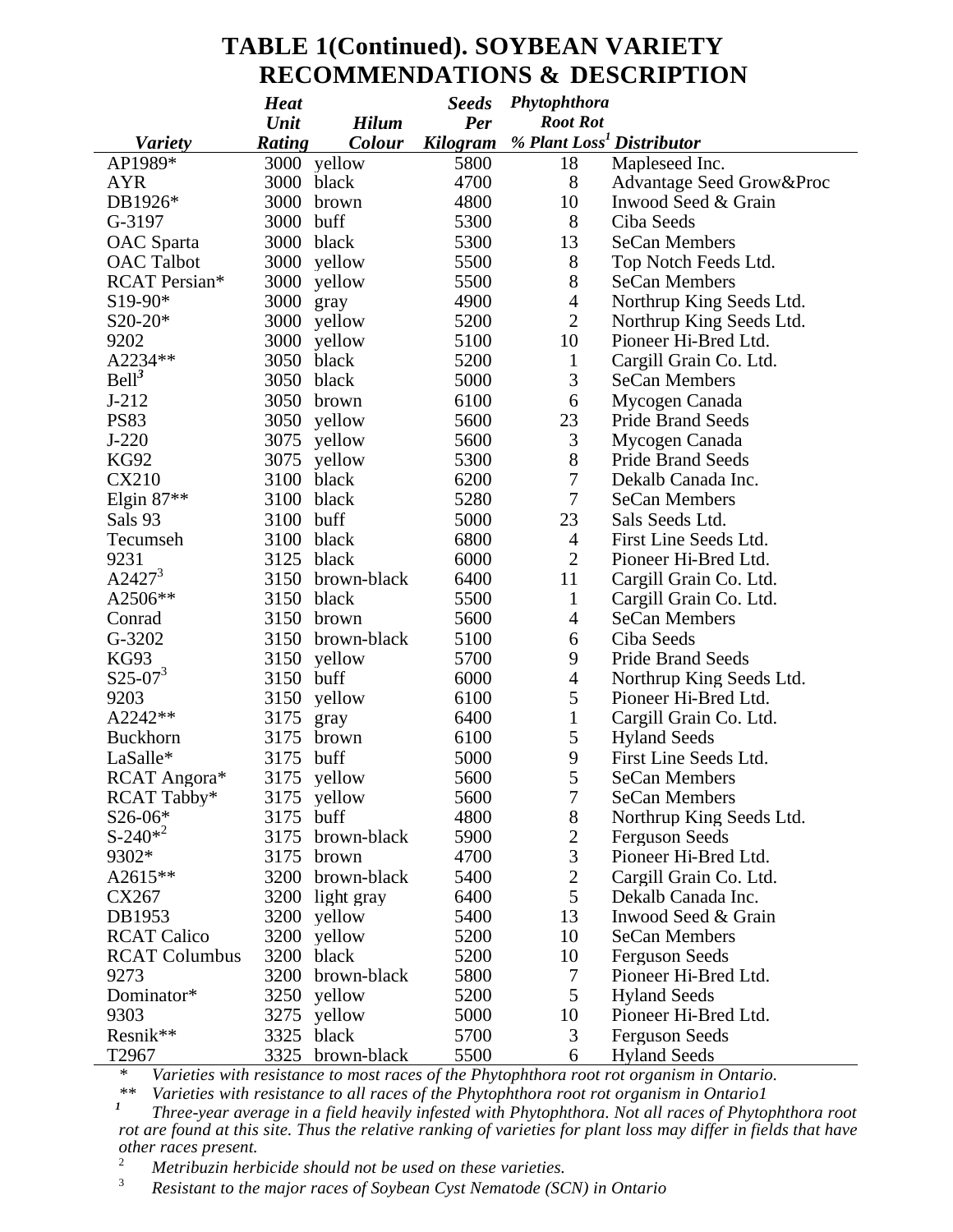# **TABLE 2. AGRONOMIC DATA 2500-2800 HEAT UNIT AREAS**

|                             |             |        |              | Days from                   |              | Lodging    |                |
|-----------------------------|-------------|--------|--------------|-----------------------------|--------------|------------|----------------|
|                             | <b>Heat</b> |        | Yield        | <b>Planting</b>             | <b>Plant</b> | $1 =$      | <b>Protein</b> |
|                             | Unit        | Yield  | <b>Index</b> | t <sub>o</sub>              | Height       | standing   | <b>Index</b>   |
| <b>Variety</b>              | Rating      | (t/ha) | ( %)         | <b>Maturity</b>             | (cm)         | $5 = flat$ | (%)            |
| <b>OAC</b> Eramosa          | 2400        | 2.52   | 87           | 106                         | 66           | 1.5        | 101            |
| Maple Ridge                 | 2425        | 2.45   | 85           | 108                         | 61           | 1.1        | 101            |
| <b>KG20</b>                 | 2450        | 2.71   | 94           | 110                         | 69           | 1.3        | 103            |
| Corona                      | 2475        | 2.78   | 96           | 111                         | 74           | 1.7        | 99             |
| <b>OAC</b> Frontier         | 2500        | 2.68   | 93           | 112                         | 61           | 1.2        | 99             |
| Maple Belle                 | 2525        | 2.62   | 91           | 113                         | 65           | 1.3        | 100            |
| <b>AC Harmony</b>           | 2525        | 2.70   | 93           | 113                         | 68           | 1.2        | 95             |
| S00-66                      | 2550        | 3.04   | 105          | 114                         | 72           | 1.2        | 99             |
| Maple Glen                  | 2550        | 2.95   | 102          | 115                         | 70           | $1.2\,$    | 102            |
| KG30                        | 2575        | 2.80   | 97           | 116                         | 76           | 1.5        | 101            |
| <b>PS42</b>                 | 2600        | 3.13   | 108          | 118                         | 69           | 1.4        | 103            |
| Maple Arrow                 | 2600        | 2.78   | 96           | 118                         | 76           | 1.4        | 99             |
| <b>KG41</b>                 | 2600        | 2.98   | 103          | 118                         | 72           | 1.1        | 97             |
| Apache                      | 2625        | 2.79   | 97           | 119                         | 72           | 1.3        | 104            |
| Bicentennial                | 2625        | 2.99   | 103          | 119                         | 73           | 1.6        | 103            |
| S00-88                      | 2625        | 2.91   | 101          | 119                         | 78           | 1.4        | 99             |
| OAC Scorpio                 | 2625        | 2.90   | 100          | 120                         | 75           | 1.8        | 101            |
| Sundance                    | 2650        | 2.89   | 100          | 121                         | 74           | 1.5        | 104            |
| <b>OAC</b> Brussels         | 2650        | 3.24   | 112          | 121                         | 65           | 1.2        | 99             |
| <b>OAC</b> Libra            | 2675        | 3.02   | 104          | 122                         | 84           | 1.9        | 99             |
| <b>AC</b> Bravor            | 2675        | 3.07   | 106          | 122                         | 81           | 1.8        | 100            |
| Galt                        | 2675        | 2.95   | 102          | 122                         | 85           | 1.9        | 97             |
| Maple Donovan               | 2700        | 2.96   | 102          | 123<br>$\ddot{\phantom{a}}$ | 81           | 1.6        | 100            |
| 9071                        | 2700        | 3.23   | 112          | 124                         | 76           | 1.4        | 98             |
| <b>OAC</b> Eclipse          | 2725        | 3.14   | 109          | 125                         | 81           | 1.4        | 99             |
| <b>Average Yield (t/ha)</b> |             | 2.89   |              |                             |              |            |                |

*TESTING AREAS: 3-year average of 11 Trials at Brussels, Elora, Ottawa and Winchester.*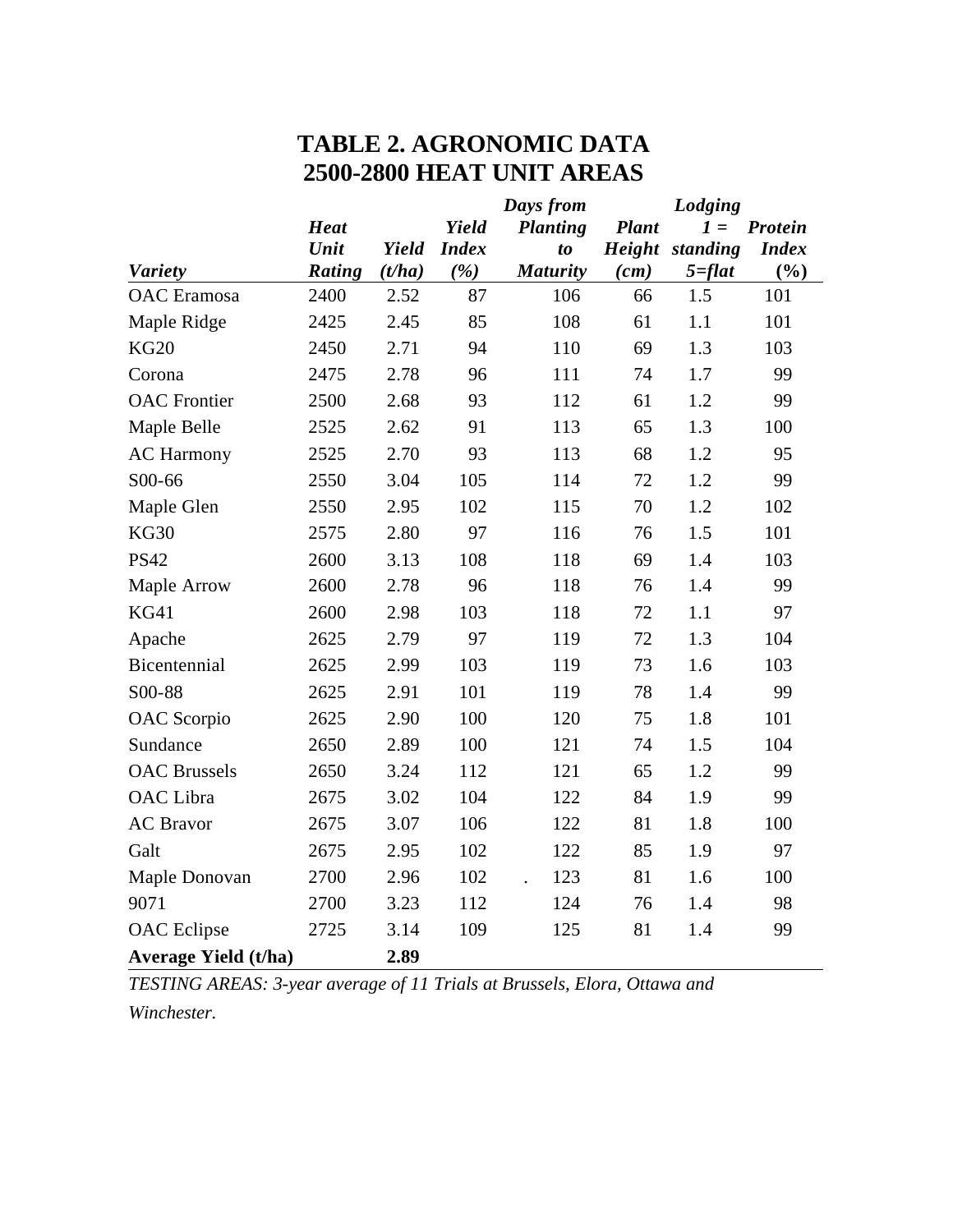## **TABLE 3. AGRONOMIC DATA 2700-2900 HEAT UNIT AREAS**

|                             |             |        |              | Days from       |              | Lodging    |                |
|-----------------------------|-------------|--------|--------------|-----------------|--------------|------------|----------------|
|                             | <b>Heat</b> |        | Yield        | <b>Planting</b> | <b>Plant</b> | $1 =$      | <b>Protein</b> |
|                             | Unit        | Yield  | <b>Index</b> | t <sub>o</sub>  | Height       | standing   | <b>Index</b>   |
| <b>Variety</b>              | Rating      | (t/ha) | (%)          | <b>Maturity</b> | (cm)         | $5 = flat$ | (%)            |
| Maple Glen                  | 2550        | 2.93   | 94           | 113             | 73           | 1.3        | 101            |
| Bicentennial                | 2625        | 2.91   | 93           | 116             | 79           | 1.5        | 100            |
| S00-88                      | 2625        | 2.85   | 91           | 116             | 83           | 1.3        | 97             |
| <b>OAC</b> Bayfield         | 2650        | 3.30   | 106          | 118             | 81           | 1.5        | 99             |
| OAC Libra                   | 2675        | 3.02   | 97           | 119             | 90           | 2.0        | 98             |
| <b>OAC</b> Trent            | 2675        | 3.13   | 100          | 119             | 73           | 1.5        | 102            |
| <b>KG60</b>                 | 2675        | 3.14   | 101          | 119             | 75           | 1.5        | 102            |
| 9062                        | 2675        | 2.84   | 91           | 120             | 76           | 1.2        | 102            |
| Maple Donovan               | 2700        | 2.98   | 96           | 121             | 87           | 1.7        | 99             |
| 9071                        | 2700        | 3.21   | 103          | 121             | 82           | 1.4        | 96             |
| <b>OAC</b> Eclipse          | 2725        | 3.07   | 98           | 122             | 86           | 1.4        | 95             |
| $J-083$                     | 2750        | 3.18   | 102          | 123             | 88           | 1.4        | 100            |
| Marathon                    | 2775        | 3.31   | 106          | 124             | 92           | 1.9        | 102            |
| Crusader                    | 2775        | 3.11   | 100          | 124             | 95           | 1.8        | 100            |
| <b>OAC</b> Dorado           | 2800        | 3.22   | 103          | 125             | 88           | 1.2        | 99             |
| Haroson                     | 2825        | 3.12   | 100          | 126             | 93           | 1.7        | 99             |
| T8902                       | 2825        | 3.22   | 103          | 126             | 96           | 2.1        | 100            |
| S09-70                      | 2825        | 3.05   | 98           | 126             | 90           | 1.5        | 99             |
| Secord                      | 2825        | 3.14   | 101          | 126             | 87           | 1.5        | 103            |
| <b>KG62</b>                 | 2825        | 3.15   | 101          | 126             | 85           | 1.4        | 102            |
| 9111                        | 2850        | 2.98   | 96           | 127             | 73           | 1.2        | 103            |
| A1123                       | 2850        | 3.13   | 100          | 127             | 82           | 1.4        | 101            |
| AP1347                      | 2875        | 3.31   | 106          | 128             | 102          | 2.0        | 99             |
| Talon                       | 2975        | 3.11   | 100          | 128             | 95           | 1.9        | 99             |
| <b>OAC</b> Shire            | 2875        | 3.35   | 107          | 128             | 77           | 1.7        | 102            |
| Noble                       | 2900        | 3.18   | 102          | 129             | 94           | 1.9        | 100            |
| T8508                       | 2925        | 3.25   | 104          | 130             | 89           | 1.7        | 100            |
| <b>Average Yield (t/ha)</b> |             | 3.12   |              |                 |              |            |                |

*TESTING AREAS: 3-year average of 12 Trials at Exeter, St. Pauls, Winchester and Woodstock.*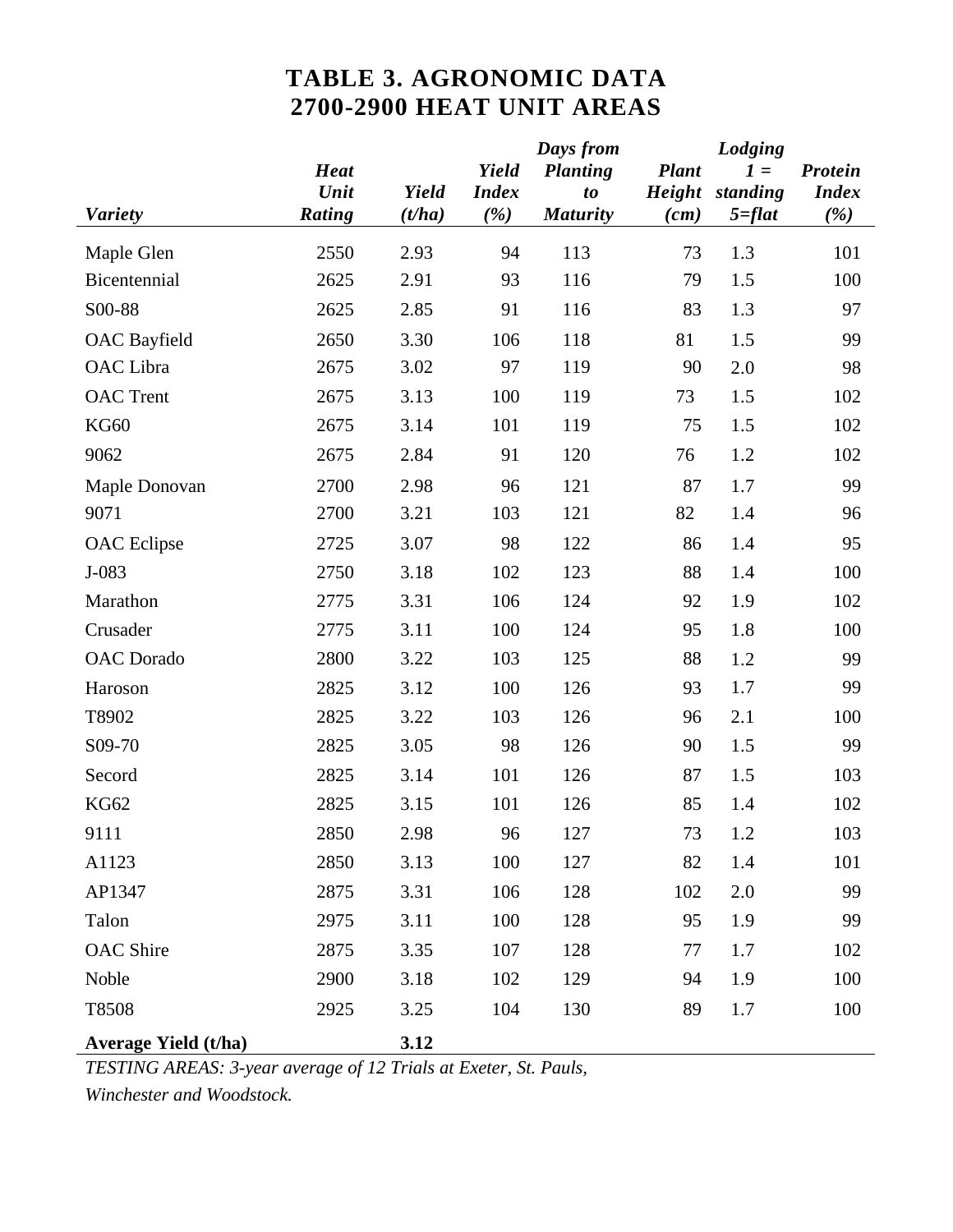### **TABLE 4. AGRONOMIC DATA 2900-3300 HEAT UNIT AREAS**

|                             |             | Area 1       |              |                 | Area 2  |                    |                 |              |
|-----------------------------|-------------|--------------|--------------|-----------------|---------|--------------------|-----------------|--------------|
|                             |             | Lodging      |              |                 | Lodging |                    |                 |              |
|                             | <b>Heat</b> | Yield        | <b>Plant</b> | $1 =$           |         | Yield Plant        | $1 =$           | Protein      |
|                             | Unit        | <b>Index</b> | Height       | <b>Standing</b> |         | <b>Index Heigh</b> | <b>Standing</b> | <b>Index</b> |
| <b>Variety</b>              | Rating      | %            | (cm)         | $5 = flat$      | %       | (cm)               | $5 = flat$      | %            |
| Crusader                    | 2775        | 91           | 70           | 1.2             | 93      | 92                 | 1.9             | 97           |
| Haroson                     | 2825        | 98           | 67           | 1.0             | 93      | 86                 | 2.0             | 98           |
| A1511                       | 2850        | 96           | 63           | 1.0             | 94      | 78                 | 1.7             | 102          |
| <b>OAC</b> Shire            | 2875        | 99           | 57           | 1.0             | 101     | 71                 | 1.8             | 100          |
| A1395                       | 2900        | 96           | 57           | 1.1             | 101     | 76                 | 2.0             | 100          |
| A1662                       | 2900        | 107          | 68           | 1.0             | 99      | 88                 | 1.7             | 104          |
| T8508                       | 2925        | 96           | 66           | 1.1             | 99      | 86                 | 1.7             | 98           |
| A1929                       | 2950        | 102          | 66           | 1.0             | 99      | 83                 | 1.7             | 101          |
| <b>Brock</b>                | 2950        | 103          | 62           | 1.1             | 101     | 84                 | 1.7             | 99           |
| $J-144$                     | 2950        | 88           | 61           | 1.0             | 103     | 81                 | 1.8             | 104          |
| 9161                        | 2950        | 101          | 66           | 1.0             | 99      | 87                 | 1.8             | 99           |
| AP1989                      | 3000        | 103          | 70           | 1.1             | 102     | 88                 | 1.8             | 96           |
| <b>AYR</b>                  | 3000        | 100          | 68           | 1.1             | 106     | 91                 | 2.1             | 102          |
| DB1926                      | 3000        | 102          | 67           | 1.0             | 107     | 87                 | 1.9             | 98           |
| G-3197                      | 3000        | 93           | 58           | 1.1             | 97      | 79                 | 1.7             | 97           |
| OAC Sparta                  | 3000        | 98           | 70           | 1.0             | 97      | 88                 | 2.5             | 98           |
| <b>OAC Talbot</b>           | 3000        | 95           | 62           | 1.1             | 99      | 84                 | 1.9             | 97           |
| <b>RCAT Persian</b>         | 3000        | 96           | 69           | 1.0             | 93      | 93                 | 1.8             | 99           |
| S19-90                      | 3000        | 105          | 61           | 1.1             | 103     | 80                 | 1.4             | 104          |
| S20-20                      | 3000        | 108          | 67           | 1.0             | 103     | 90                 | 1.4             | 100          |
| 9202                        | 3000        | 96           | 64           | 1.1             | 97      | 82                 | 1.5             | 101          |
| A2234                       | 3050        | 102          | 67           | 1.0             | 103     | 84                 | 1.6             | 102          |
| Bell                        | 3050        | 100          | 65           | 1.0             | 100     | 86                 | 2.5             | 102          |
| $J-212$                     | 3050        | 104          | 67           | 1.1             | 105     | 90                 | 2.2             | 101          |
| <b>PS83</b>                 | 3050        | 100          | 71           | 1.3             | 104     | 96                 | 1.8             | 99           |
| Elgin 87                    | 3100        | 107          | 65           | 1.1             | 98      | 84                 | 2.4             | 101          |
| 9231                        | 3125        | 101          | 66           | 1.0             | 97      | 83                 | 1.5             | 104          |
| Conrad                      | 3150        | 101          | 72           | 1.0             | 103     | 88                 | 2.2             | 100          |
| KG93                        | 3150        | 93           | 66           | 1.1             | 99      | 89                 | 1.7             | 102          |
| 9203                        | 3150        | 95           | 62           | 1.1             | 100     | 83                 | 2.2             | 98           |
| LaSalle                     | 3175        | 103          | 69           | 1.1             | 101     | 93                 | 2.1             | 100          |
| <b>RCAT</b> Angora          | 3175        | 112          | 66           | 1.1             | 99      | 84                 | 2.7             | 100          |
| <b>RCAT Tabby</b>           | 3175        | 105          | 68           | 1.1             | 100     | 90                 | 1.9             | 100          |
| S26-06                      | 3175        | 102          | 69           | 1.0             | 101     | 86                 | 1.6             | 102          |
| DB1953                      | 3200        | 99           | 73           | 1.1             | 100     | 98                 | 2.6             | 99           |
| 9273                        | 3200        | 108          | 67           | 1.0             | 102     | 86                 | 1.8             | 99           |
| <b>Average Yield (t/ha)</b> |             | 3.01         |              |                 | 3.53    |                    |                 |              |

*AREA 1: 3-year Average of 4 Trials at Inwood (Clay) and Dutton (Silt Loam) AREA 2: 3-year Average of 6 Trials at R.C.A. T. (Clay Loam) and Talbotville*

*(Clay Loam)*